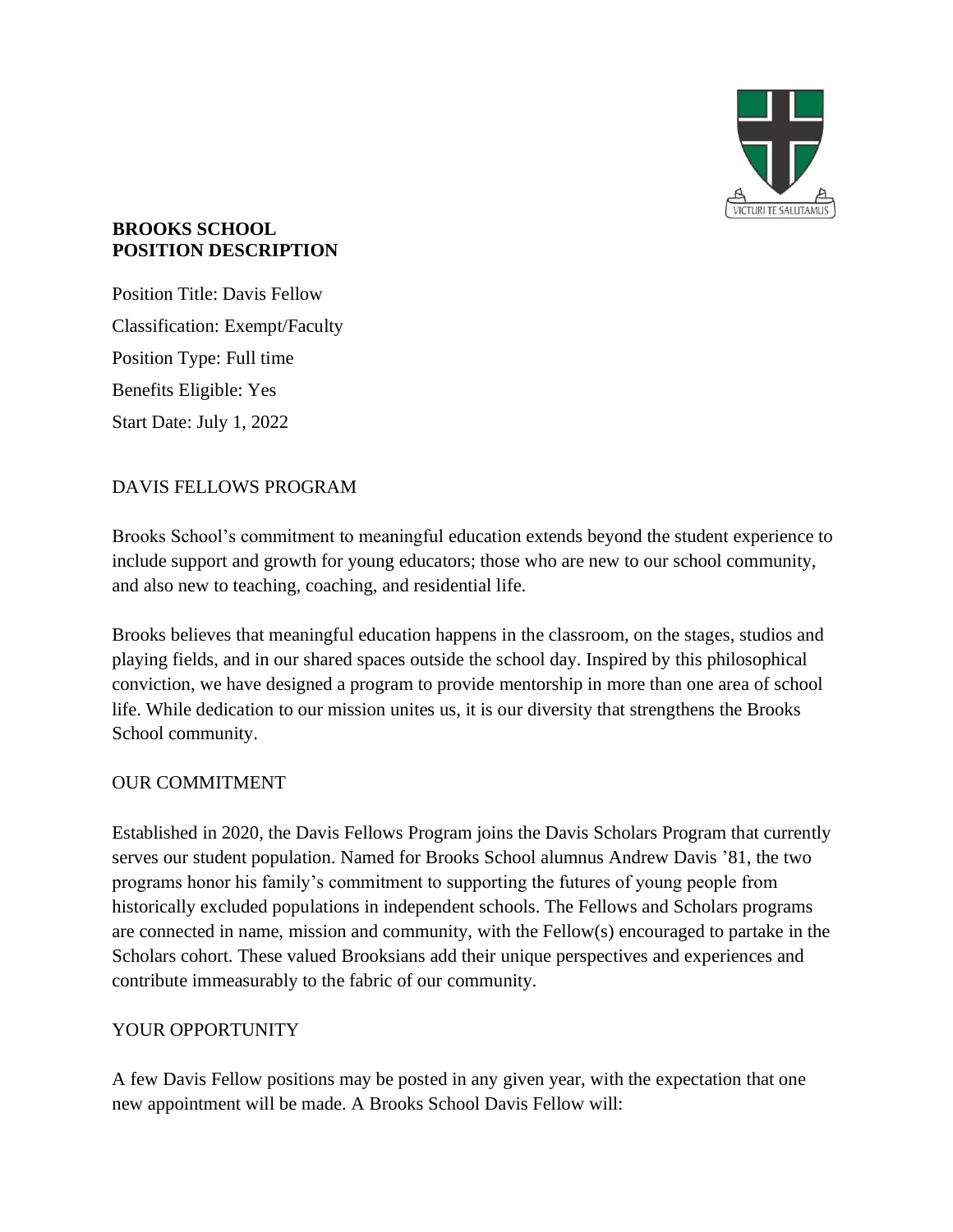- teach one to two classes (observe one, teach one).
- partake in two seasons of afternoon activities (assistant coach in athletics, or supporting instructor in the arts).
- be affiliated with a dormitory.
- engage in admission responsibilities, if that is an interest.
- meet regularly with a mentor teacher, department chair, and the Dean of Curriculum and Instruction.
- connect with a mentor coach and/or director and dormitory head throughout the year.

The duration of the fellowship is one year, with the possibility of renewal for a second. Should a Davis Fellow wish to pursue an advanced degree in education, Brooks School will endeavor to partner with the institution of higher learning to support the Fellow toward that end. It is possible that a Davis Fellow be hired full time by Brooks School upon completion of the Davis Fellows Program. In 2022-2023 we are especially seeking candidates to teach mathematics or world languages and coach squash.

## **EDUCATION:**

● Bachelor's degree required

## **WORK ENVIRONMENT:**

The work environment characteristics described here are representative of those an employee encounters while performing the essential functions of this job. Reasonable accommodations may be made to enable individuals with disabilities to perform the essential functions. Duties are normally performed in an indoor environment. The noise level in the work environment is usually moderate.

### **PHYSICAL DEMANDS:**

- Occasional lifting, bending and climbing stairs
- Frequent talking, listening, walking, sitting and standing
- Ability to perform multiple concurrent tasks and functions in a fast-paced working environment

**TRAVEL**: This role does not require travel.

# **APPLICATION AND POSITION INFORMATION:**

Brooks School believes that realizing a mission aimed at providing the most meaningful educational experience its students will have in their lives requires intentional work to build and foster diversity, equity, and inclusion for all members of our predominantly residential school.